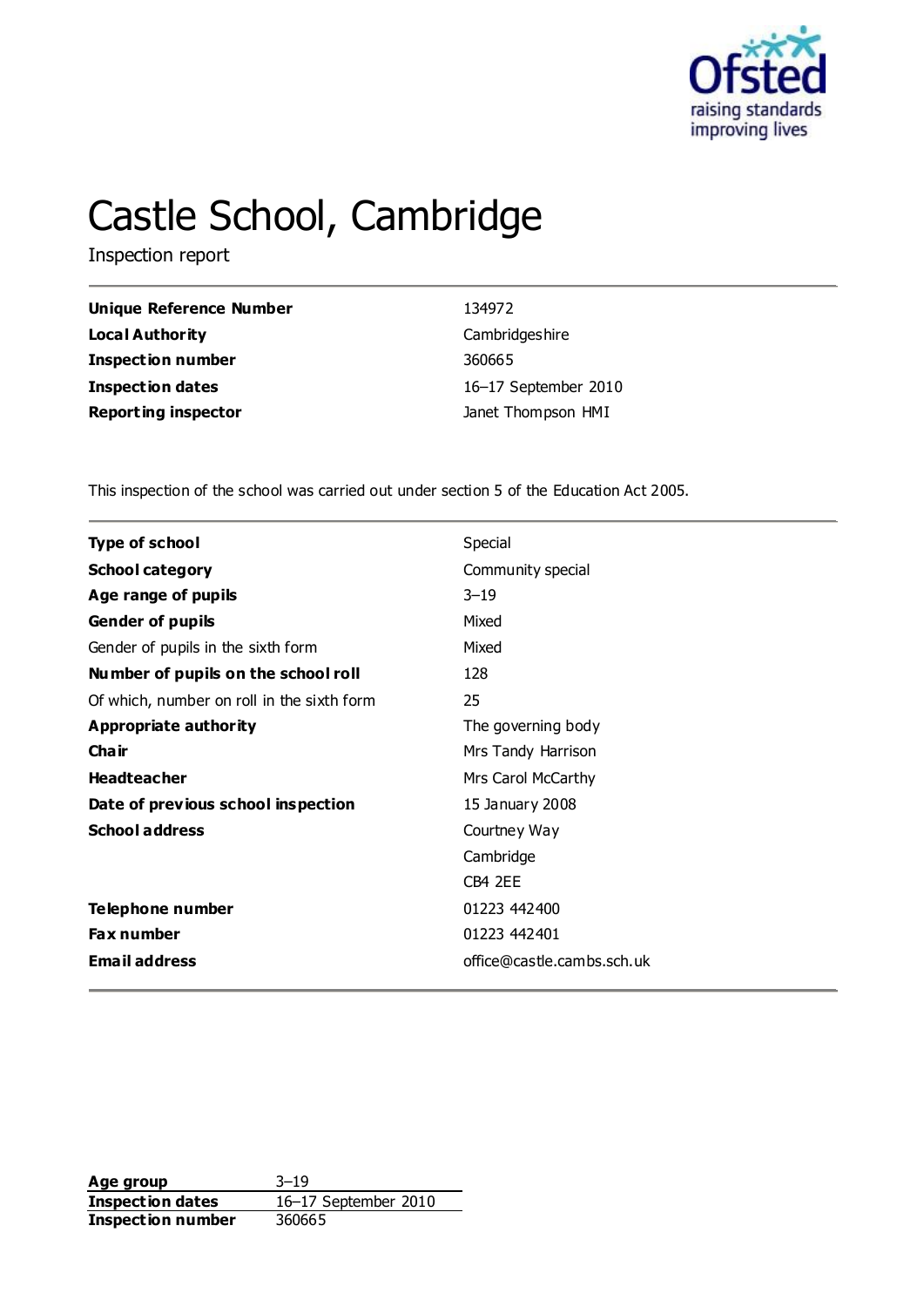The Office for Standards in Education, Children's Services and Skills (Ofsted) regulates and inspects to achieve excellence in the care of children and young people, and in education and skills for learners of all ages. It regulates and inspects childcare and children's social care, and inspects the Children and Family Court Advisory Support Service (Cafcass), schools, colleges, initial teacher training, work-based learning and skills training, adult and community learning, and education and training in prisons and other secure establishments. It assesses council children's services, and inspects services for looked after children, safeguarding and child protection.

Further copies of this report are obtainable from the school. Under the Education Act 2005, the school must provide a copy of this report free of charge to certain categories of people. A charge not exceeding the full cost of reproduction may be made for any other copies supplied.

If you would like a copy of this document in a different format, such as large print or Braille, please telephone 0300 1234 234, or email **[enquiries@ofsted.gov.uk](mailto:enquiries@ofsted.gov.uk)**.

You may copy all or parts of this document for non-commercial educational purposes, as long as you give details of the source and date of publication and do not alter the documentation in any way.

To receive regular email alerts about new publications, including survey reports and school inspection reports, please visit our website and go to 'Subscribe'.

Royal Exchange Buildings St Ann's Square Manchester M2 7LA T: 0300 1234 234 Textphone: 0161 618 8524 E: **[enquiries@ofsted.gov.uk](mailto:enquiries@ofsted.gov.uk)** W: **[www.ofsted.gov.uk](http://www.ofsted.gov.uk/)**

© Crown copyright 2010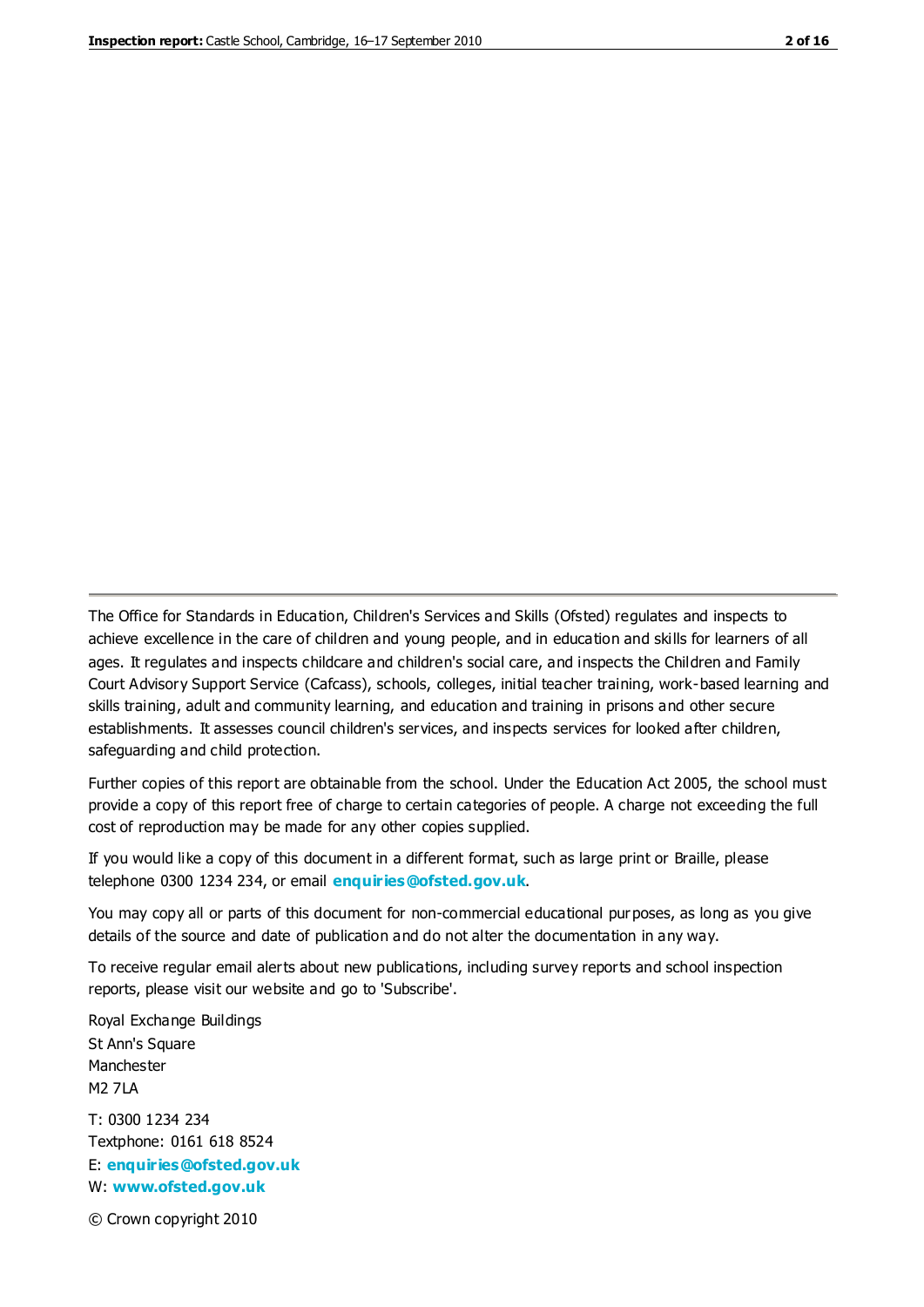# **Introduction**

This inspection was carried out by one of Her Majesty's Inspectors and an additional inspector. Inspectors observed 25 lessons or parts of lessons, taught by 21 different teachers or instructors; observed a group music therapy session and an assembly; held meetings with pupils, staff, the chair of governors, therapists and other partners working at the school, and met a few parents informally within the school. They observed the school's work, and looked at a range of documentation including pupils' assessment records, support for learning programmes for individuals and school policies, and analysed 45 parental questionnaires.

The inspection team reviewed many aspects of the school's work. It looked in detail at aspects listed below.

- $\blacksquare$  How progress data is analysed to ensure targets for all pupils are ambitious given their starting points at a particular age.
- Outcomes for different groups (with particular focus on children from different ethnic groups, gender, pupils with low attendance and looked after children) relating to healthy living, behaviour and how pupils from different groups contribute to the school community.
- How well pupils with complex communication needs progress from Early Years Foundation Stage through the school and how they apply what has been learned in other situations including home.
- $\blacksquare$  The range and quality of curriculum pathways available at the ages of 14, 16 and over and how these lead to successful destinations.

# **Information about the school**

Castle school is larger than many special schools and provides education for pupils with a wide range of needs. All pupils at the school have a statement of special educational needs. The very large majority of pupils have autistic spectrum disorders, moderate learning difficulties, severe learning difficulties or speech language and communication difficulties. Almost a tenth of the pupils at the school have profound and multiple learning disabilities. There are nearly three times as many boys as girls. Just over a fifth of pupils are known to be eligible for free school meals and three pupils are looked after. Over three quarters of the pupils are from White British backgrounds and 16% of pupils are from a range of different ethnic groups. The school provides accommodation for staff employed by the Primary Care Trust including therapists, some of whom provide medical care and support to pupils.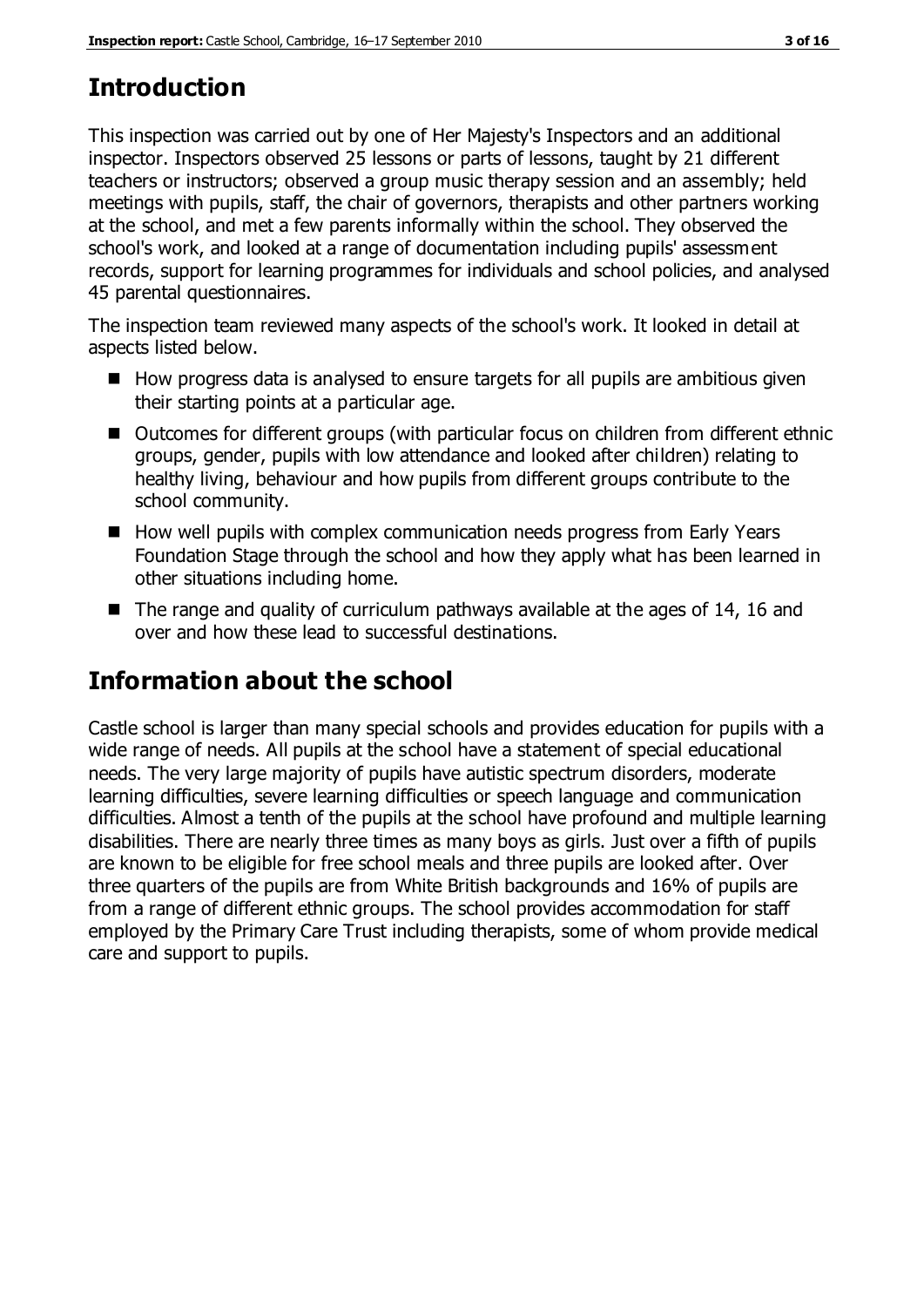# **Inspection judgements**

| Overall effectiveness: how good is the school?  |  |
|-------------------------------------------------|--|
| The school's capacity for sustained improvement |  |

#### **Main findings**

Castle school provides a good supportive environment within which pupils learn and make good progress. There are clear distinctions made between the Early Years Foundation Stage and primary, secondary and sixth form phases with increasing opportunities for pupils to take on responsibility and become more independent.

Positive relationships between staff and pupils provide a strong foundation for learning. There is a sense of fun in lessons and in other activities, such as assemblies, that help pupils to enjoy their time in school. Good partnership with the speech and language therapy service has helped to improve the use of supportive communication systems helping many pupils to learn more. There remain some inconsistencies in the use of communication strategies but these are reducing. The large majority of pupils make good progress across the curriculum helped by additional strategies for support provided by the school. However, a small minority of pupils who have more complex needs, including those with complex emotional or social needs, make satisfactory progress.

The vast majority of pupils behave well and rise to staff expectations both within lessons and in less formal times during the school day. There are pupils who find social interaction and engaging with learning more difficult. Staff use a range of supportive communication and behaviour strategies which, when used consistently, succeed in helping these pupils to become less reliant on adult help and more independent in making 'the right choices'. Pupils enjoy school, and although there are a few instances of pupils not always being supportive to one another, in the vast majority of cases they are helpful and encouraging of each other. New pupils to the school are supported well and they settle quickly.

The proportion of good teaching has increased since the last inspection but too much is satisfactory in meeting the diverse needs of all pupils. There is not always a good pace or sufficient challenge for all pupils in lessons and support staff are not always used effectively. Assessment and tracking systems have improved so that pupils are identified quickly if they are not making the progress they should and action is taken for example, the 'Access to learning' team provide additional support and advice. This coupled with other aspects of good care, guidance and support helps pupils make good progress.

The curriculum is well designed to provide creative links between subjects lower down the school and a widening range of subjects and experiences as pupils get older. The school has worked hard to ensure there are a wide range of opportunities available to all pupils.

Staff are conscientious in their care of the pupils and make sure personal needs are given the time and priority required. There is good attention to safeguarding pupils and ensuring their health and safety. Pupils spoken to by inspectors feel safe at the school and most parents agree this is a strength of the school.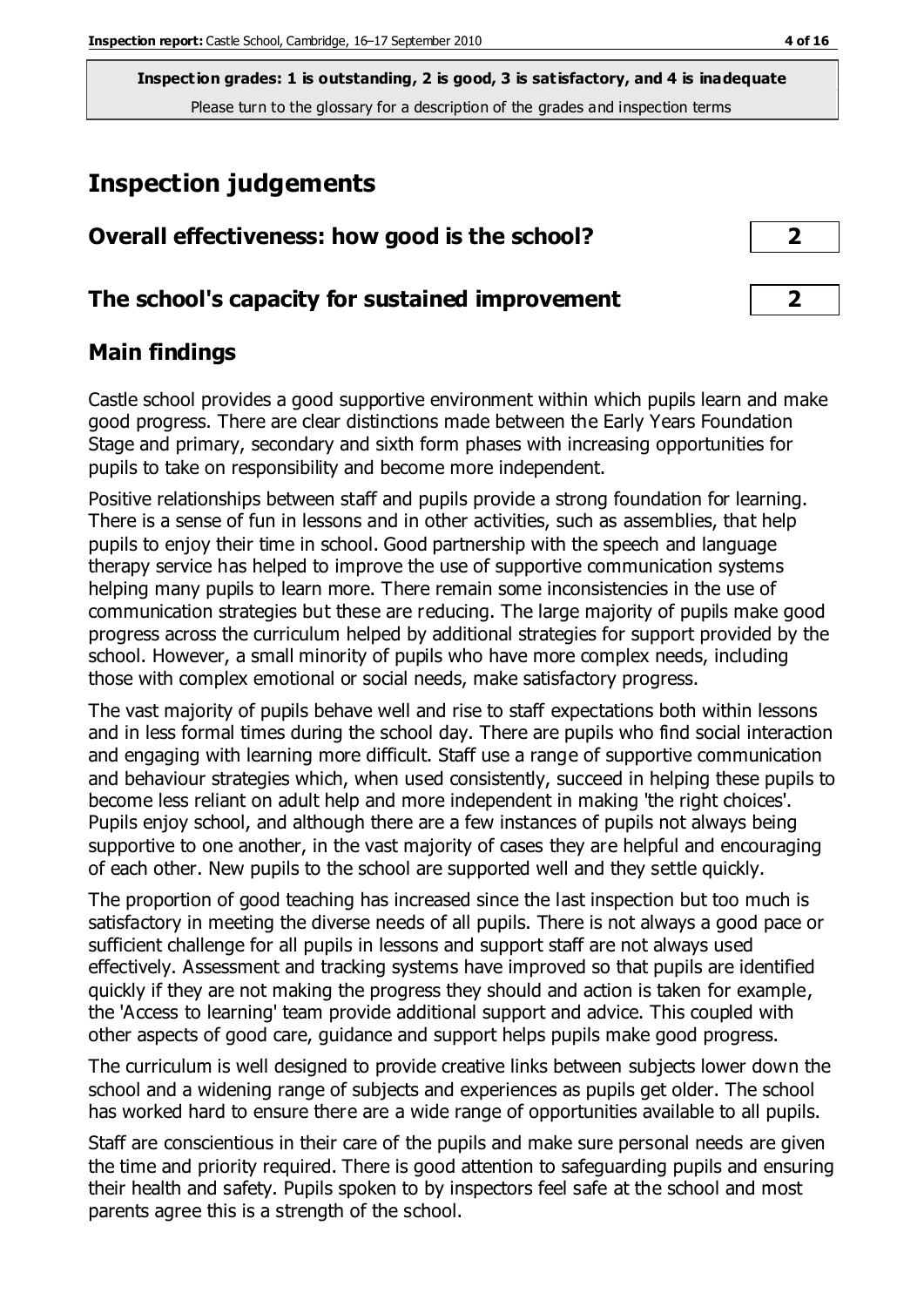A continued focus on improvement is evident. Self-evaluation has made a good contribution to this, supported by detailed tracking and monitoring. Targets for pupils' progress have increasing challenge based on a good analysis of progress so far and high, but realistic, expectations. Strong leadership and a high commitment from staff have helped the school to improve. Leaders and the governing body have worked hard to make improvements while reducing a deficit budget. The school is well placed to improve further.

### **What does the school need to do to improve further?**

- Establish the best practice observed in lessons so that:
	- $\overline{a}$  expectations of all pupils are high and what teachers want all pupils to learn (rather than do) is more clearly identified
	- all pupils are given enough thinking time to respond to questions and their work
	- all staff are deployed effectively and the pace of all lessons is suitable for pupils to learn as much as possible.
- Ensure communication strategies are understood and used consistently by
	- helping staff to recognise when their use of language is confusing for some pupils
	- making sure all pupils that benefit from additional support, from symbols for example, have access to this for all aspects of learning
	- making sure when communication support is used there is not a long delay between showing that something is about to happen and it actually happening.

#### **Outcomes for individuals and groups of pupils 2**

Pupils start at the school at very different levels and all make at least satisfactory progress and the large majority make good progress. Expectations of achievement are appropriately adjusted according to the level at which pupils are working. Following a good start in the Early Years Foundation Stage most pupils in the primary phase make good gains in communication, literacy, mathematics and early cognitive skills. Good planning and the use of interesting resources help pupils engage in learning. Progress across the secondary phase is also good. At the end of Key Stage 4 pupils gain accreditation including entry level certificates and GCSEs in a wide range of subjects including English and mathematics. Popular choices include art and design as well as physical education and the creative arts. When taking into account a pupil's starting point, the accreditation gained reflects at least satisfactory progress for all and good progress for most. There are no discernable differences in achievement between boys and girls or those from different ethnic groups or social backgrounds. Progress of looked after children also reflects that of the majority of pupils. Progress in lessons is more variable and often satisfactory but the additional strategies arranged by the school such as individual programmes arranged by the 'Access to learning team' help to secure good progress for the majority of pupils. In some lessons, pupils who have more complex needs including those with complex emotional or social needs are not making as much progress as others and this is also reflected in their satisfactory progress over time.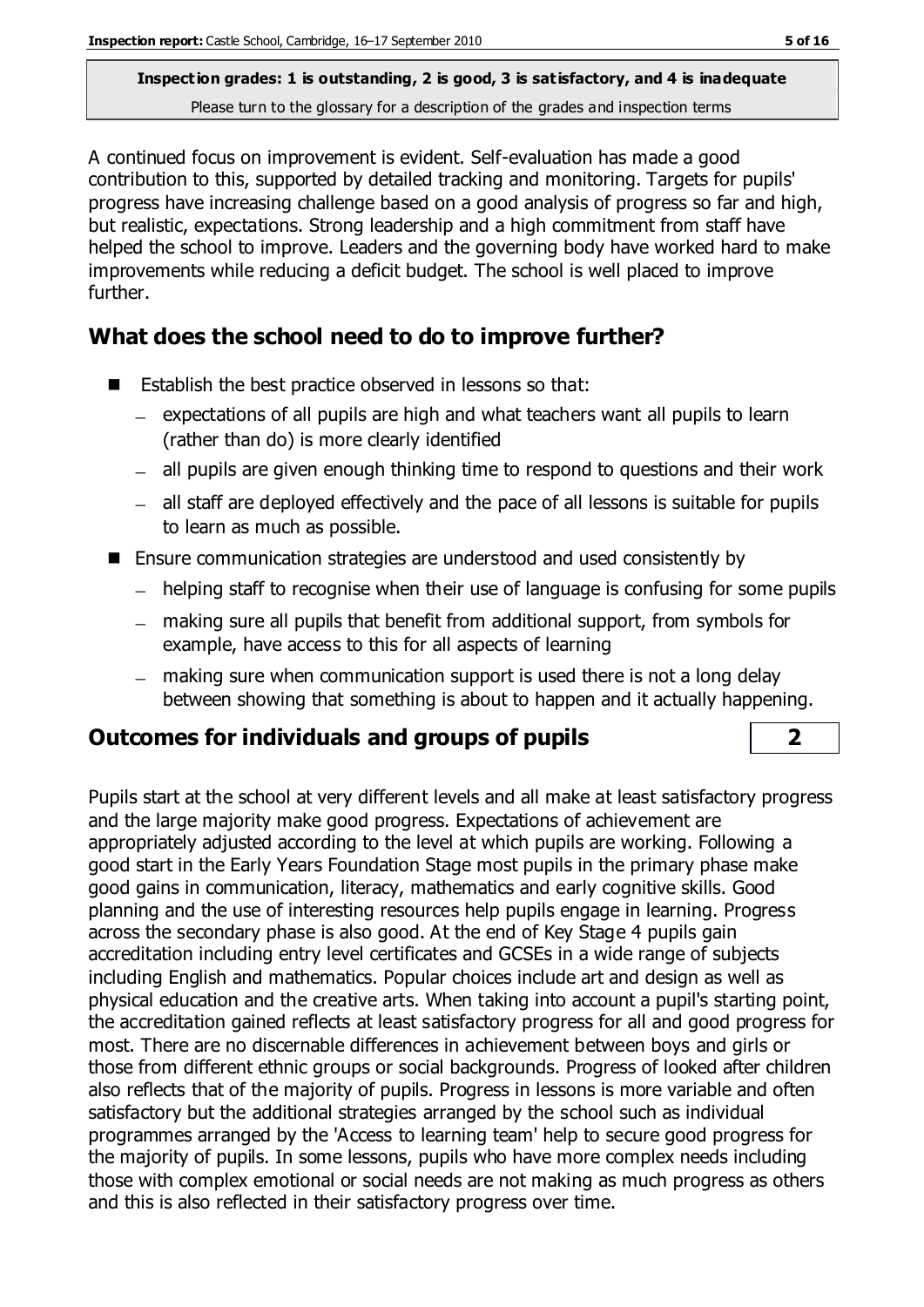The school's work to promote healthy lifestyles has succeeded in raising pupils' awareness of how to remain healthy. A high number of pupils are involved in physical exercise outside the usual curriculum and pupils, including those with physical disabilities and complex needs, are keen to participate in the appropriately designed range of lunch time and after school clubs. Being 'Sports Leaders' provides great opportunities for some older pupils.

Pupils are well prepared for the future and encouraged to become more independent especially during lunch time and similar times in the day. Many are able to take on more responsibility as they grow older, including travelling to school independently or applying their learning in everyday situations. Although most pupils stay on in the school's sixth form, each year there are some who are well prepared to leave and attend college courses from age 16. Some younger children make only satisfactory progress in developing play skills during less formal times in the day because they receive less carefully targeted support than required for this to improve. Pupils are involved in making choices throughout the school and many particularly older pupils are involved in setting some of their own targets. Pupils gain confidence in decision making and many frequently help to lead and organise events within school. Pupils from last year's school council identified ways of ensuring the views of all pupils with a range of different types of need can be more fully represented. Attendance is average although the few pupils for whom attendance is low and not directly related to health needs is improving as a result of action from the school and other partners.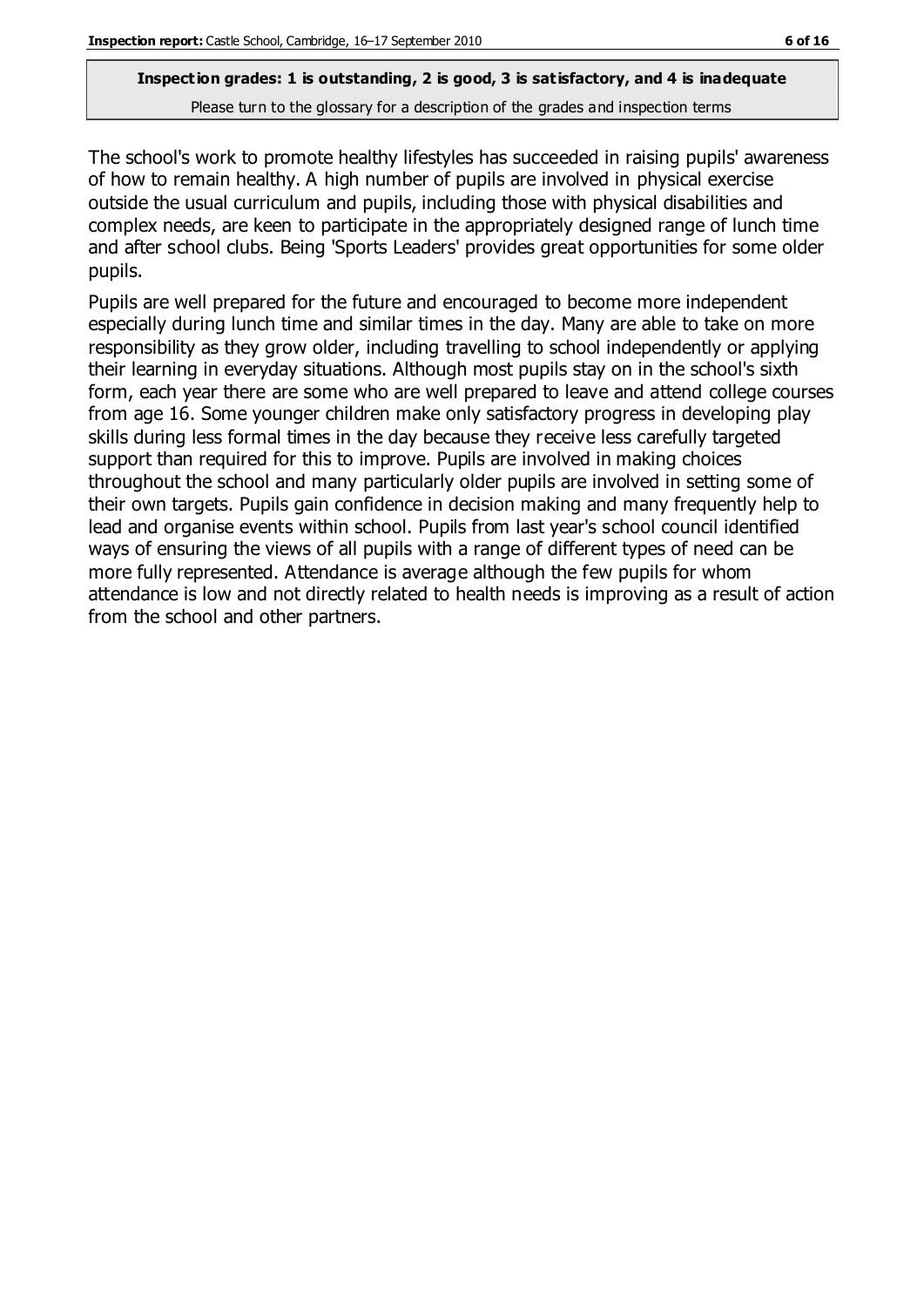# **Inspection grades: 1 is outstanding, 2 is good, 3 is satisfactory, and 4 is inadequate**

Please turn to the glossary for a description of the grades and inspection terms

#### These are the grades for pupils' outcomes

| Pupils' achievement and the extent to which they enjoy their learning                                                     | $\overline{\mathbf{2}}$ |
|---------------------------------------------------------------------------------------------------------------------------|-------------------------|
| Taking into account:<br>Pupils' attainment <sup>1</sup>                                                                   | $\ast$                  |
| The quality of pupils' learning and their progress                                                                        | $\mathcal{P}$           |
| The quality of learning for pupils with special educational needs and/or disabilities<br>and their progress               | $\overline{2}$          |
| The extent to which pupils feel safe                                                                                      | 2                       |
| Pupils' behaviour                                                                                                         | 2                       |
| The extent to which pupils adopt healthy lifestyles                                                                       | 2                       |
| The extent to which pupils contribute to the school and wider community                                                   | 2                       |
| The extent to which pupils develop workplace and other skills that will contribute to<br>their future economic well-being | $\overline{\mathbf{2}}$ |
| Taking into account:<br>Pupils' attendance <sup>1</sup>                                                                   | 3                       |
| The extent of pupils' spiritual, moral, social and cultural development                                                   | 2                       |

<sup>1</sup> The grades for attainment and attendance are: 1 is high; 2 is above average; 3 is broadly average; and 4 is low

\* In some special schools inspectors do not make a judgement about attainment in relation to expectations of the pupils' age.

#### **How effective is the provision?**

Teachers plan lessons carefully and in the best lessons ensure good communication strategies are in place for pupils with a range of needs. Relationships between staff and pupils are positive and encourage pupils to engage with the lesson. Inspectors observed some good questioning that helped pupils to develop their thinking and good interactions that enabled pupils requiring more support to be fully involved. However, there were too many times when the focus on completing a task took over from making sure pupils learned as much as possible. Too frequently pupils are not given the opportunity to achieve for themselves or have sufficient thinking time before more help is given. There were missed opportunities to find out what pupils already knew or could do in some lessons. In all lessons observed there were plenty of staff and yet they were not always deployed to best effect and progress dipped, particularly when pupils and staff were in larger groups for too long.

The curriculum is well designed and adapted to meet the wide range of needs within the school. In the primary phase, subjects are planned to provide many opportunities to learn and practise new skills in a variety of situations. In the secondary phase, more discrete subjects are planned but in a way that enables some pupils to gain an increasing knowledge and understanding within each of the subjects and for others to continue to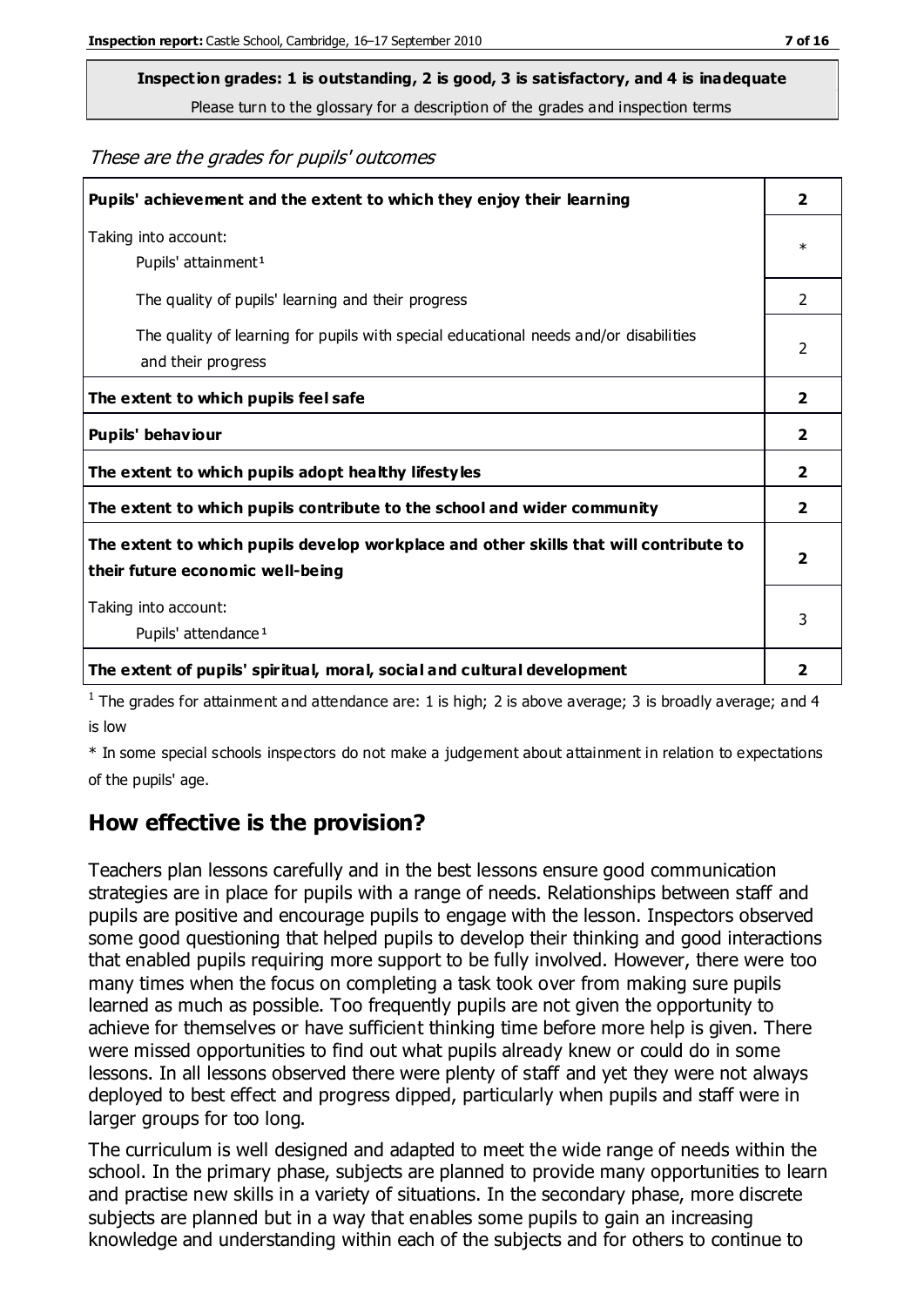learn and practise key skills in a variety of ways. Additional opportunities, including working with other schools and community groups from outside school, further enhance the quality of the curriculum.

Care, guidance and support are adjusted well according to a child's needs. There are pupils who require a great deal of individual support to be ready for learning. This is carried out with respect and in a way that supports pupils' dignity. Support from therapists and other agencies helps to ensure care and support are well targeted. There are a few missed opportunities where staff do not always maximise opportunities for learning outside 'formal lessons', for example, demonstrating play skills and adapting support to help pupils improve such skills during play times in the primary phase.

These are the grades for the quality of provision

| The quality of teaching                                                                                    |  |
|------------------------------------------------------------------------------------------------------------|--|
| Taking into account:<br>The use of assessment to support learning                                          |  |
| The extent to which the curriculum meets pupils' needs, including, where relevant,<br>through partnerships |  |
| The effectiveness of care, guidance and support                                                            |  |

#### **How effective are leadership and management?**

The aspirations for pupils are high amongst staff and this tone is set by the headteacher and leadership team. These, alongside a keen focus on improving teaching and communication, identified during the last inspection, have helped ensure more pupils make good progress and behave in a way that enables them to get on with each other and learn more. Analysis of the progress and development of pupils is robust and highlights where there are any differences. The school has acted on this information and the differences in performance for different groups are narrowing. The inspection took place in the second week of a new school year and inspectors found staff had been wellbriefed and those that were new had started a good induction programme.

The governing body discharge their responsibilities in a satisfactory way. They have established a suitable structure that helps them challenge the school and the performance of different groups of pupils within the school. They have helped the leadership team to make sure improvements are established before introducing more new developments. Although the curriculum is well designed to ensure cultural and spiritual development the governing body and school leaders are aware that their work in promoting community cohesion needs to have a more robust evaluation and detailed action plan.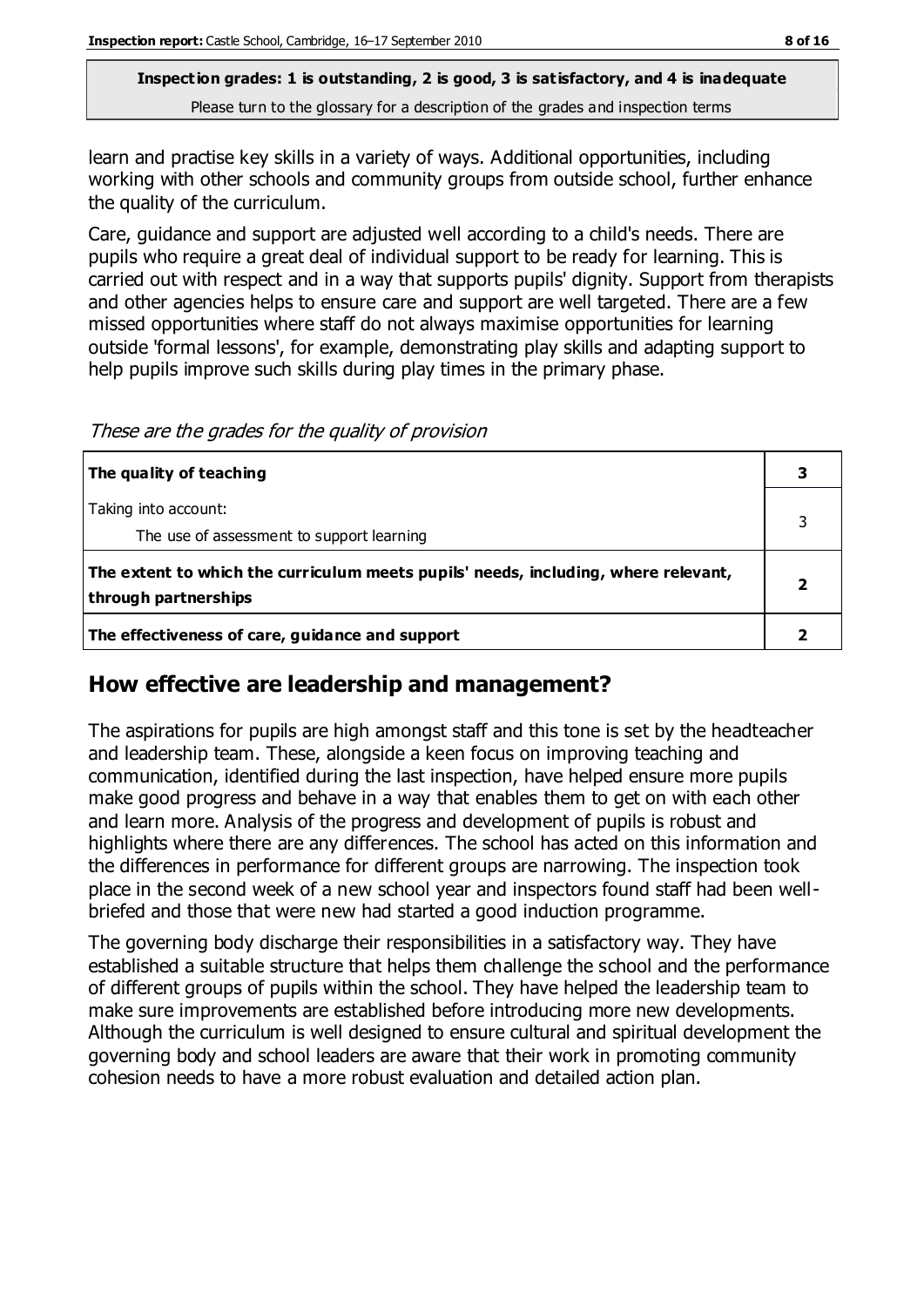**Inspection grades: 1 is outstanding, 2 is good, 3 is satisfactory, and 4 is inadequate**

Please turn to the glossary for a description of the grades and inspection terms

These are the grades for leadership and management

| The effectiveness of leadership and management in embedding ambition and driving<br><b>improvement</b>                                                           | $\overline{2}$          |
|------------------------------------------------------------------------------------------------------------------------------------------------------------------|-------------------------|
| Taking into account:<br>The leadership and management of teaching and learning                                                                                   | 2                       |
| The effectiveness of the governing body in challenging and supporting the<br>school so that weaknesses are tackled decisively and statutory responsibilities met | 3                       |
| The effectiveness of the school's engagement with parents and carers                                                                                             | $\overline{\mathbf{2}}$ |
| The effectiveness of partnerships in promoting learning and well-being                                                                                           | $\overline{2}$          |
| The effectiveness with which the school promotes equality of opportunity and tackles<br>discrimination                                                           | $\overline{\mathbf{2}}$ |
| The effectiveness of safeguarding procedures                                                                                                                     | 2                       |
| The effectiveness with which the school promotes community cohesion                                                                                              | 3                       |
| The effectiveness with which the school deploys resources to achieve value for money                                                                             | 2                       |

#### **Early Years Foundation Stage**

The children make good progress encouraged by high expectations from staff for learning and behaviour. The balance between adult support and child initiated learning is well planned and adjusted according to a child's needs. Inspectors were especially pleased to observe how well new pupils had setted into the class and started to respond to the routines of the day. The good range of resources are presented in imaginative ways. Different areas for different types of activity are clear both inside and outside. There is good use of signing and symbols helping children to make choices and behave appropriately so that they can learn. The teacher plans well and ensures the staff team are well deployed enabling children to be imaginative and creative as well as offering support to engage in new activities when required.

Children make a good start in this class and are well supported to move on to the next class. Assessment is detailed and includes the level of support a child needs to access or achieve in a learning activity. The recording of achievement including annotated photographs and work demonstrates good progress over time.

There are positive relationships between staff and pupils and learning is fun. Staff have had appropriate training to ensure children are safe and to make sure any additional needs for example physical needs are met. Good leadership has ensured that all the welfare and learning requirements for children at this age are met and partnerships with therapists and other agencies help to meet the needs of all the pupils. Good links with parents are established and maintained through regular communication.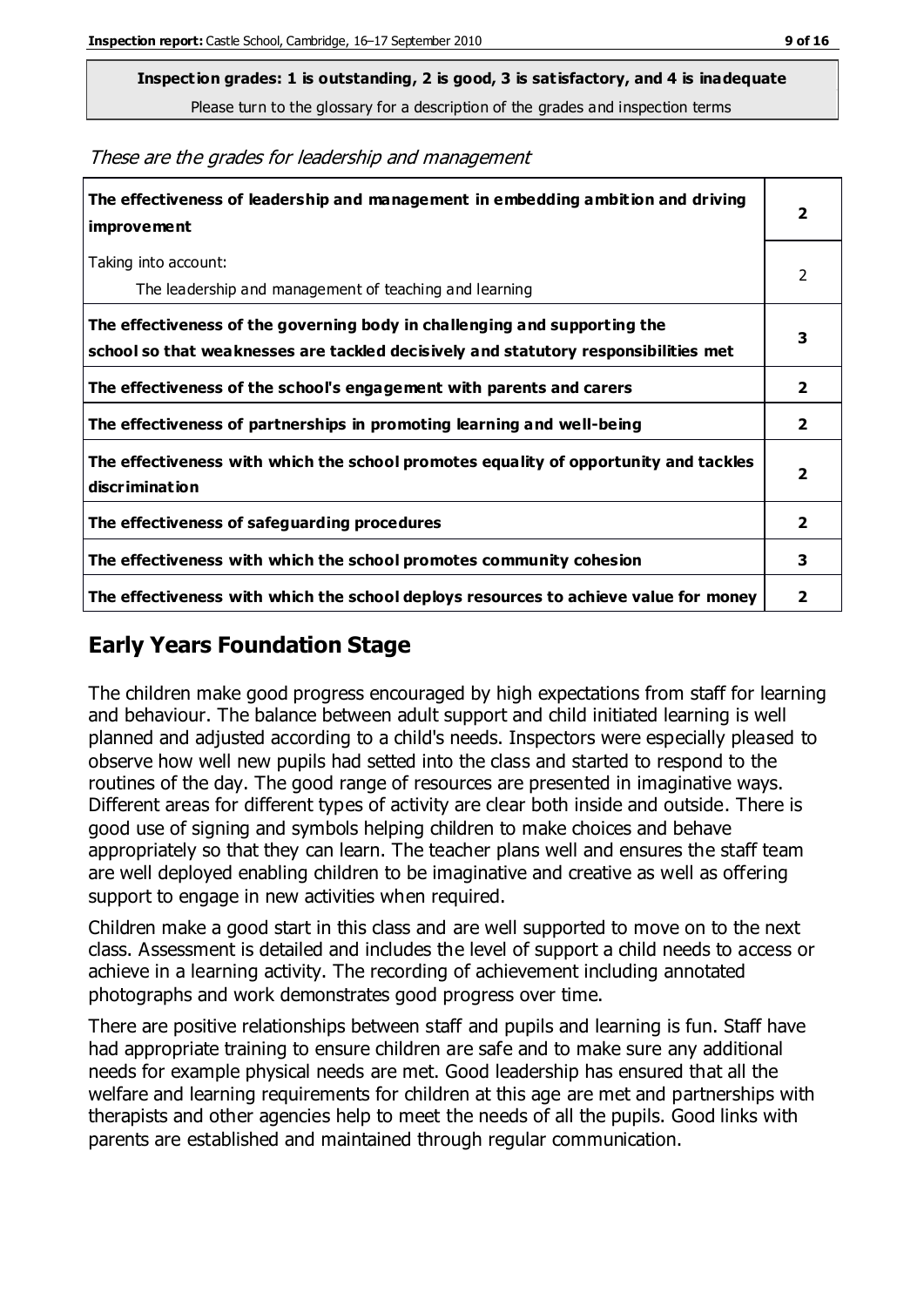**Inspection grades: 1 is outstanding, 2 is good, 3 is satisfactory, and 4 is inadequate**

Please turn to the glossary for a description of the grades and inspection terms

These are the grades for the Early Years Foundation Stage

| <b>Overall effectiveness of the Early Years Foundation Stage</b>                      |  |
|---------------------------------------------------------------------------------------|--|
| Taking into account:<br>Outcomes for children in the Early Years Foundation Stage     |  |
| The quality of provision in the Early Years Foundation Stage                          |  |
| The effectiveness of leadership and management of the Early Years Foundation<br>Stage |  |

#### **Sixth form**

The sixth form is distinct from the rest of the school enabling students to have a sense of 'growing up'. Students are motivated and make good progress in their chosen pathways. They develop levels of independence appropriate to their starting points and needs.

Teaching is similar to that of the rest of the school, there is some good teaching and some that is satisfactory where time for learning is not always maximised. Good leadership has ensured students are able to follow a pathway that meets their needs and that progress made by students is good. Students are encouraged to follow one of the three pathways provided by the school. One supports students in gaining basic skills and life skills. The second pathway helps students gain a diploma in life and living, alongside fuctional skills accreditation. The third pathway supports students in gaining entry level or above, qualifications from a menu of subjects including English, mathematics, physical eductaion, personal and social development, catering and employment skills. Students on this pathway also have one day a week work experience. Some students stay at the school until they are 19, when some successfully move on to a local college, others to specialist colleges. Most students following the third pathway leave school to start a chosen college course at 18. Students are usually successful but there is not always enough choice for students to build upon the success they have experienced at the school.

There are good links with the local college to enhance the choices available to students. Additional opportunities also come through other links for example the Duke of Edinburgh Awards supported by youth workers. These additional opportunities help to motivate students and inspectors observed the enthusiasm of students when they were planning a residential visit and walking expedition.

| Overall effectiveness of the sixth form                         |  |
|-----------------------------------------------------------------|--|
| Taking into account:<br>Outcomes for students in the sixth form |  |
| The quality of provision in the sixth form                      |  |
| Leadership and management of the sixth form                     |  |

These are the grades for the sixth form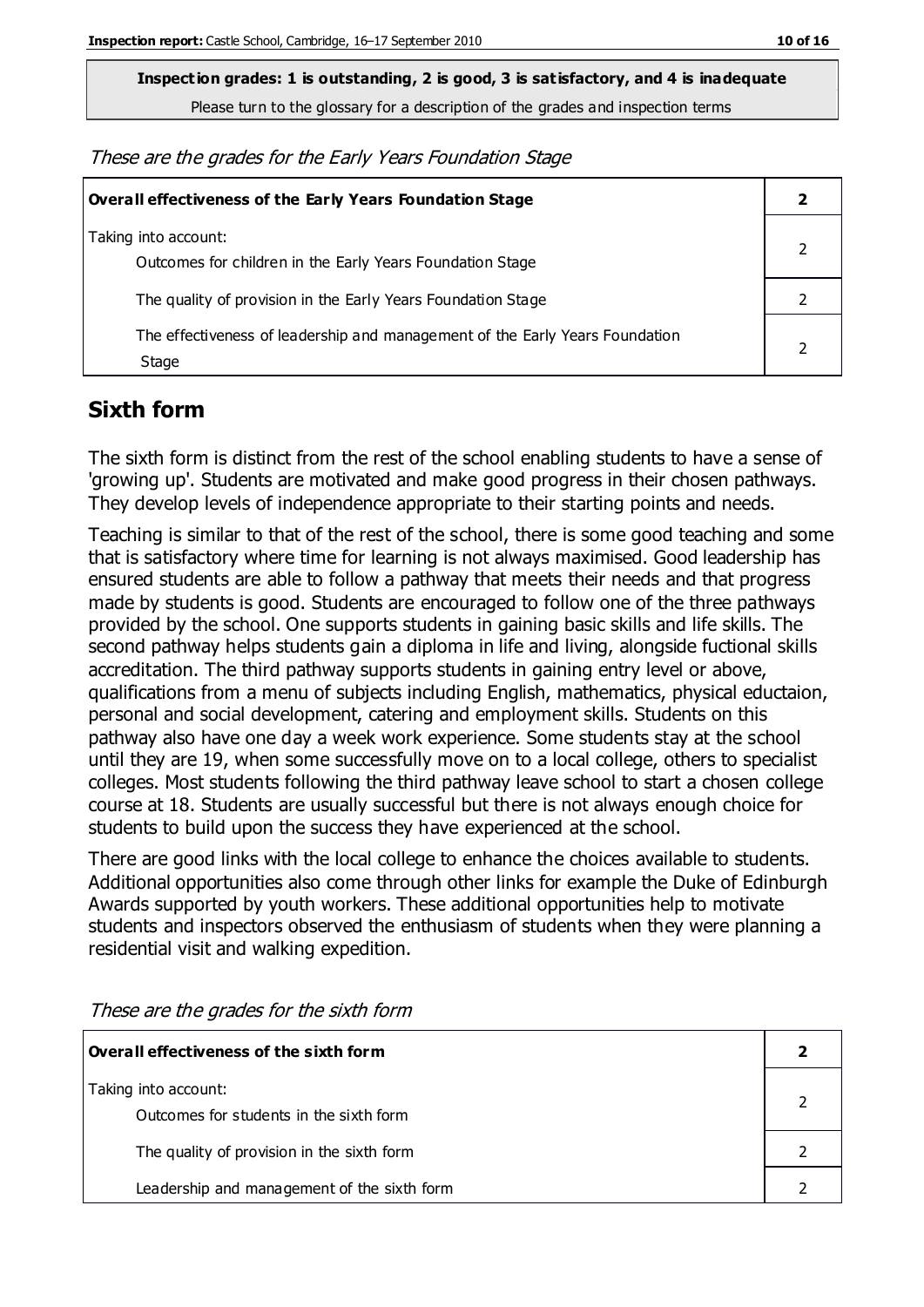#### **Views of parents and carers**

Most parents and carers think their child enjoys school and is kept safe. A large majority believe that their child is making enough progress at school and that they are well taught and supported. A few parents spoken to at the school and in the questionnaires commented on the good improvements at the school since the last inspection. A small minority of parents and carers are concerned that the school does not deal effectively with unacceptable behaviour from some pupils. Similarly there are a few parents and carers who do not think the provision at the school is meeting their child's needs and are particularly concerned about the levels of care and support. During the two days, inspectors found staff diligent in their care of pupils and found the procedures and protocols followed by staff for hygiene, health and safety to be good. The behaviour observed was good and records demonstrated significant improvements for some pupils in managing their own behaviour. Inspectors also found that some pupils had concerns about the behaviour of other pupils but they also felt staff helped inappropriate behaviour to be less frequent and the introduction of more lunch time clubs had helped to reduce incidents considerably. Governors have identified the need for better communication and engagement with parents as one of their forthcoming priorities.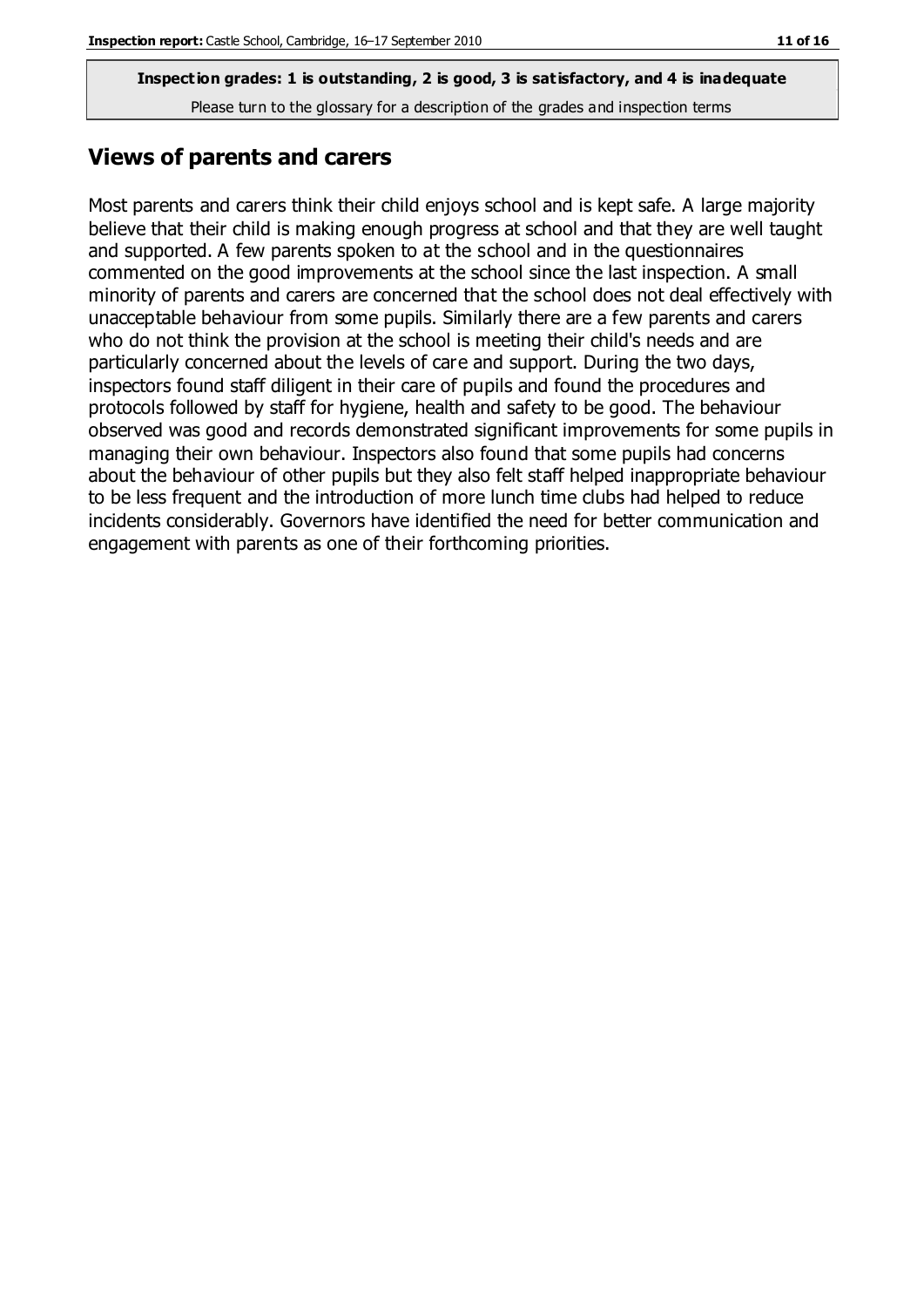#### **Responses from parents and carers to Ofsted's questionnaire**

Ofsted invited all the registered parents and carers of pupils registered at Castle School, Cambridge to complete a questionnaire about their views of the school.

In the questionnaire, parents and carers were asked to record how strongly they agreed with 13 statements about the school. The inspection team received 45 completed questionnaires by the end of the on-site inspection. In total, there are 128 pupils registered at the school.

| <b>Statements</b>                                                                                                                                                                                                                                       | <b>Strongly</b><br>agree |               |              | Agree         |                | <b>Disagree</b> |                | <b>Strongly</b><br>disagree |
|---------------------------------------------------------------------------------------------------------------------------------------------------------------------------------------------------------------------------------------------------------|--------------------------|---------------|--------------|---------------|----------------|-----------------|----------------|-----------------------------|
|                                                                                                                                                                                                                                                         | <b>Total</b>             | $\frac{0}{0}$ | <b>Total</b> | $\frac{0}{0}$ | <b>Total</b>   | $\frac{0}{0}$   | <b>Total</b>   | $\frac{0}{0}$               |
| My child enjoys school                                                                                                                                                                                                                                  | 22                       | 49            | 19           | 42            | 4              | 9               | $\mathbf 0$    | $\mathbf 0$                 |
| The school keeps my child<br>safe                                                                                                                                                                                                                       | 19                       | 42            | 20           | 44            | 3              | 7               | $\mathbf{1}$   | $\overline{2}$              |
| My school informs me about<br>my child's progress                                                                                                                                                                                                       | 16                       | 36            | 25           | 56            | 1              | $\overline{2}$  | $\mathbf{1}$   | $\overline{2}$              |
| My child is making enough<br>progress at this school                                                                                                                                                                                                    | 10                       | 22            | 23           | 51            | 6              | 13              | $\overline{2}$ | $\overline{4}$              |
| The teaching is good at this<br>school                                                                                                                                                                                                                  | 13                       | 29            | 25           | 56            | 3              | $\overline{7}$  | $\overline{2}$ | $\overline{4}$              |
| The school helps me to<br>support my child's learning                                                                                                                                                                                                   | 13                       | 29            | 22           | 49            | 6              | 13              | $\overline{2}$ | $\overline{4}$              |
| The school helps my child to<br>have a healthy lifestyle                                                                                                                                                                                                | 14                       | 31            | 25           | 56            | 3              | $\overline{7}$  | 2              | $\overline{4}$              |
| The school makes sure that<br>my child is well prepared for<br>the future (for example<br>changing year group,<br>changing school, and for<br>children who are finishing<br>school, entering further or<br>higher education, or entering<br>employment) | 12                       | 27            | 24           | 53            | 3              | $\overline{7}$  | 3              | $\overline{7}$              |
| The school meets my child's<br>particular needs                                                                                                                                                                                                         | 20                       | 44            | 16           | 36            | 6              | 13              | $\overline{2}$ | 4                           |
| The school deals effectively<br>with unacceptable behaviour                                                                                                                                                                                             | 10                       | 22            | 22           | 49            | 4              | 9               | 5              | 11                          |
| The school takes account of<br>my suggestions and concerns                                                                                                                                                                                              | 18                       | 40            | 17           | 38            | 4              | 9               | 3              | $\overline{7}$              |
| The school is led and<br>managed effectively                                                                                                                                                                                                            | 19                       | 42            | 17           | 38            | $\overline{4}$ | 9               | $\overline{2}$ | 4                           |
| Overall, I am happy with my<br>child's experience at this<br>school                                                                                                                                                                                     | 19                       | 42            | 17           | 38            | 5              | 11              | 3              | 7                           |

The table above summarises the responses that parents and carers made to each statement. The percentages indicate the proportion of parents and carers giving that response out of the total number of completed questionnaires. Where one or more parents and carers chose not to answer a particular question, the percentages will not add up to 100%.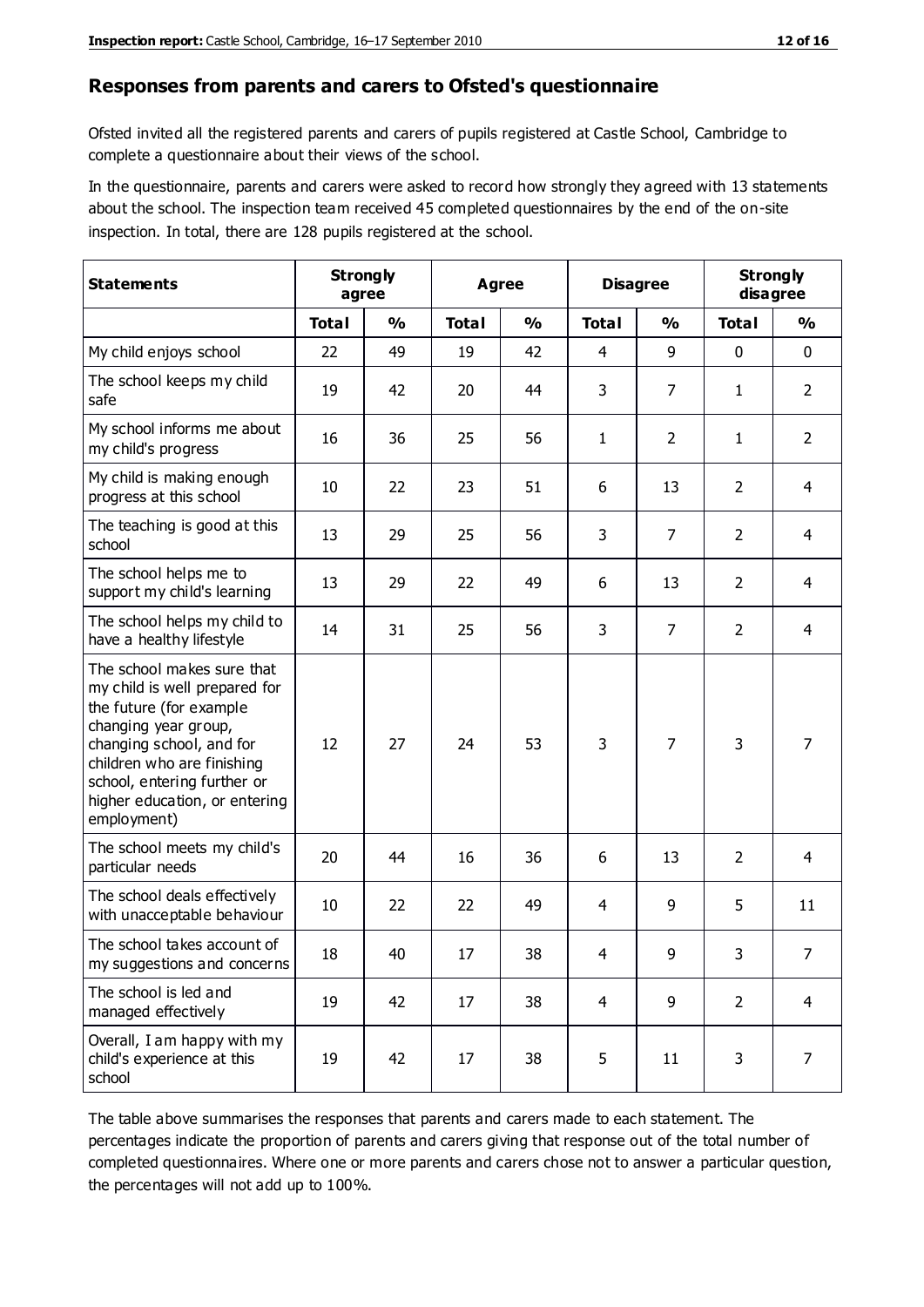## **Glossary**

| Grade   | <b>Judgement</b> | <b>Description</b>                                                                                                                                                                                                            |
|---------|------------------|-------------------------------------------------------------------------------------------------------------------------------------------------------------------------------------------------------------------------------|
| Grade 1 | Outstanding      | These features are highly effective. An outstanding school<br>provides exceptionally well for all its pupils' needs.                                                                                                          |
| Grade 2 | Good             | These are very positive features of a school. A school that<br>is good is serving its pupils well.                                                                                                                            |
| Grade 3 | Satisfactory     | These features are of reasonable quality. A satisfactory<br>school is providing adequately for its pupils.                                                                                                                    |
| Grade 4 | Inadequate       | These features are not of an acceptable standard. An<br>inadequate school needs to make significant improvement<br>in order to meet the needs of its pupils. Ofsted inspectors<br>will make further visits until it improves. |

#### **What inspection judgements mean**

#### **Overall effectiveness of schools**

|                       | Overall effectiveness judgement (percentage of schools) |      |                     |                   |
|-----------------------|---------------------------------------------------------|------|---------------------|-------------------|
| <b>Type of school</b> | <b>Outstanding</b>                                      | Good | <b>Satisfactory</b> | <b>Inadequate</b> |
| Nursery schools       | 58                                                      | 36   | 4                   | 2                 |
| Primary schools       | 8                                                       | 43   | 40                  | 9                 |
| Secondary schools     | 10                                                      | 35   | 42                  | 13                |
| Sixth forms           | 13                                                      | 39   | 45                  | 3                 |
| Special schools       | 33                                                      | 42   | 20                  | 4                 |
| Pupil referral units  | 18                                                      | 40   | 29                  | 12                |
| All schools           | 11                                                      | 42   | 38                  | 9                 |

New school inspection arrangements were introduced on 1 September 2009. This means that inspectors now make some additional judgements that were not made previously.

The data in the table above are for the period 1 September 2009 to 31 March 2010 and are the most recently published data available (see **[www.ofsted.gov.uk](http://www.ofsted.gov.uk/)**). Please note that the sample of schools inspected during the autumn and spring terms 2009/10 was not representative of all schools nationally, as weaker schools are inspected more frequently than good or outstanding schools.

Percentages are rounded and do not always add exactly to 100. Secondary school figures in clude those that have sixth forms, and sixth form figures include only the data specifically for sixth form inspection judgements.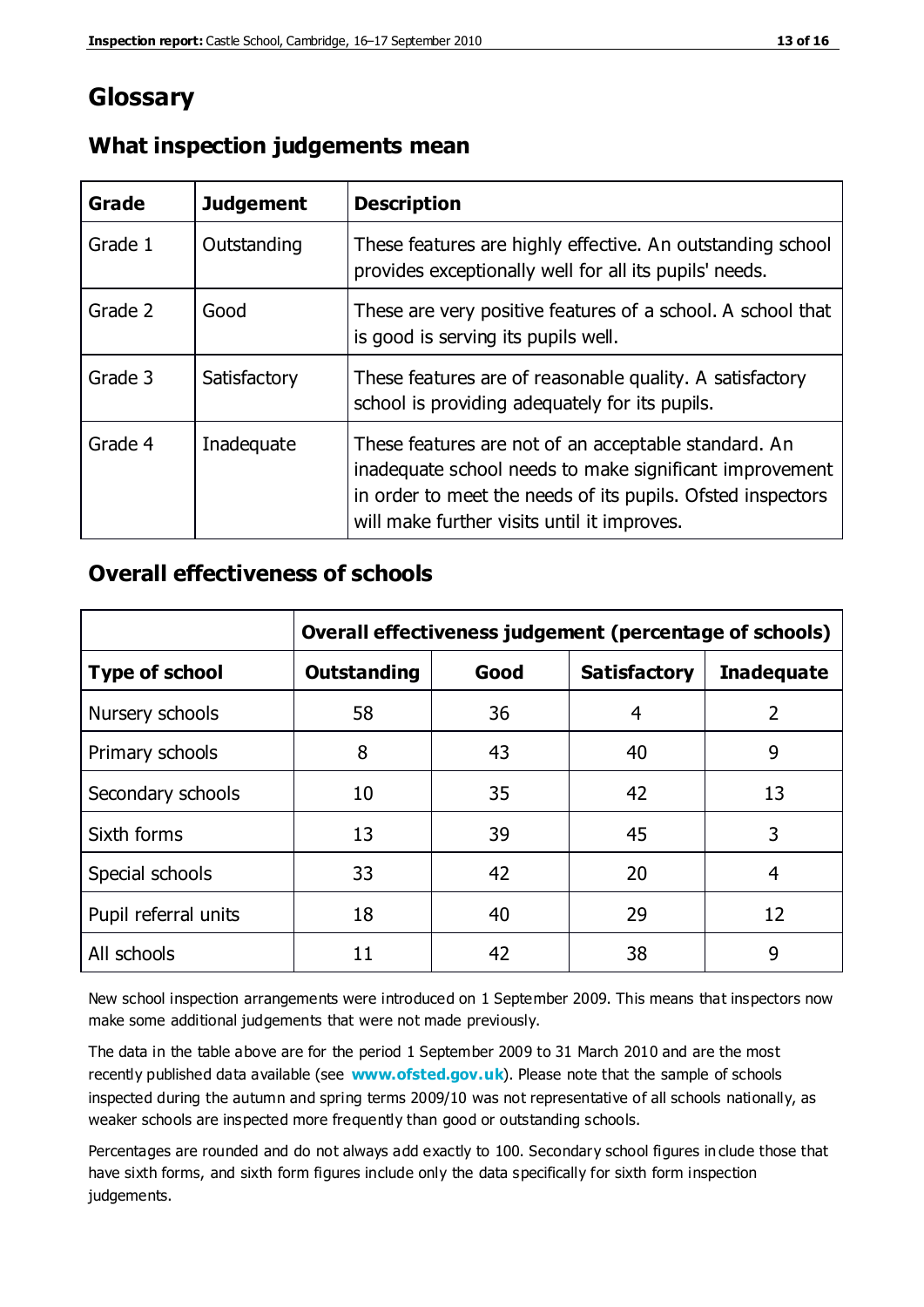# **Common terminology used by inspectors**

| Achievement:                  | the progress and success of a pupil in their learning,<br>development or training.                                                                                                                                                          |  |  |
|-------------------------------|---------------------------------------------------------------------------------------------------------------------------------------------------------------------------------------------------------------------------------------------|--|--|
| Attainment:                   | the standard of the pupils' work shown by test and<br>examination results and in lessons.                                                                                                                                                   |  |  |
| Capacity to improve:          | the proven ability of the school to continue<br>improving. Inspectors base this judgement on what<br>the school has accomplished so far and on the quality<br>of its systems to maintain improvement.                                       |  |  |
| Leadership and management:    | the contribution of all the staff with responsibilities,<br>not just the headteacher, to identifying priorities,<br>directing and motivating staff and running the school.                                                                  |  |  |
| Learning:                     | how well pupils acquire knowledge, develop their<br>understanding, learn and practise skills and are<br>developing their competence as learners.                                                                                            |  |  |
| <b>Overall effectiveness:</b> | inspectors form a judgement on a school's overall<br>effectiveness based on the findings from their<br>inspection of the school. The following judgements,<br>in particular, influence what the overall effectiveness<br>judgement will be. |  |  |
|                               | The school's capacity for sustained<br>improvement.                                                                                                                                                                                         |  |  |
|                               | Outcomes for individuals and groups of pupils.                                                                                                                                                                                              |  |  |
|                               | The quality of teaching.                                                                                                                                                                                                                    |  |  |
|                               | The extent to which the curriculum meets<br>pupils' needs, including, where relevant,<br>through partnerships.                                                                                                                              |  |  |
|                               | The effectiveness of care, guidance and<br>support.                                                                                                                                                                                         |  |  |
| Progress:                     | the rate at which pupils are learning in lessons and<br>over longer periods of time. It is often measured by<br>comparing the pupils' attainment at the end of a key                                                                        |  |  |

stage with their attainment when they started.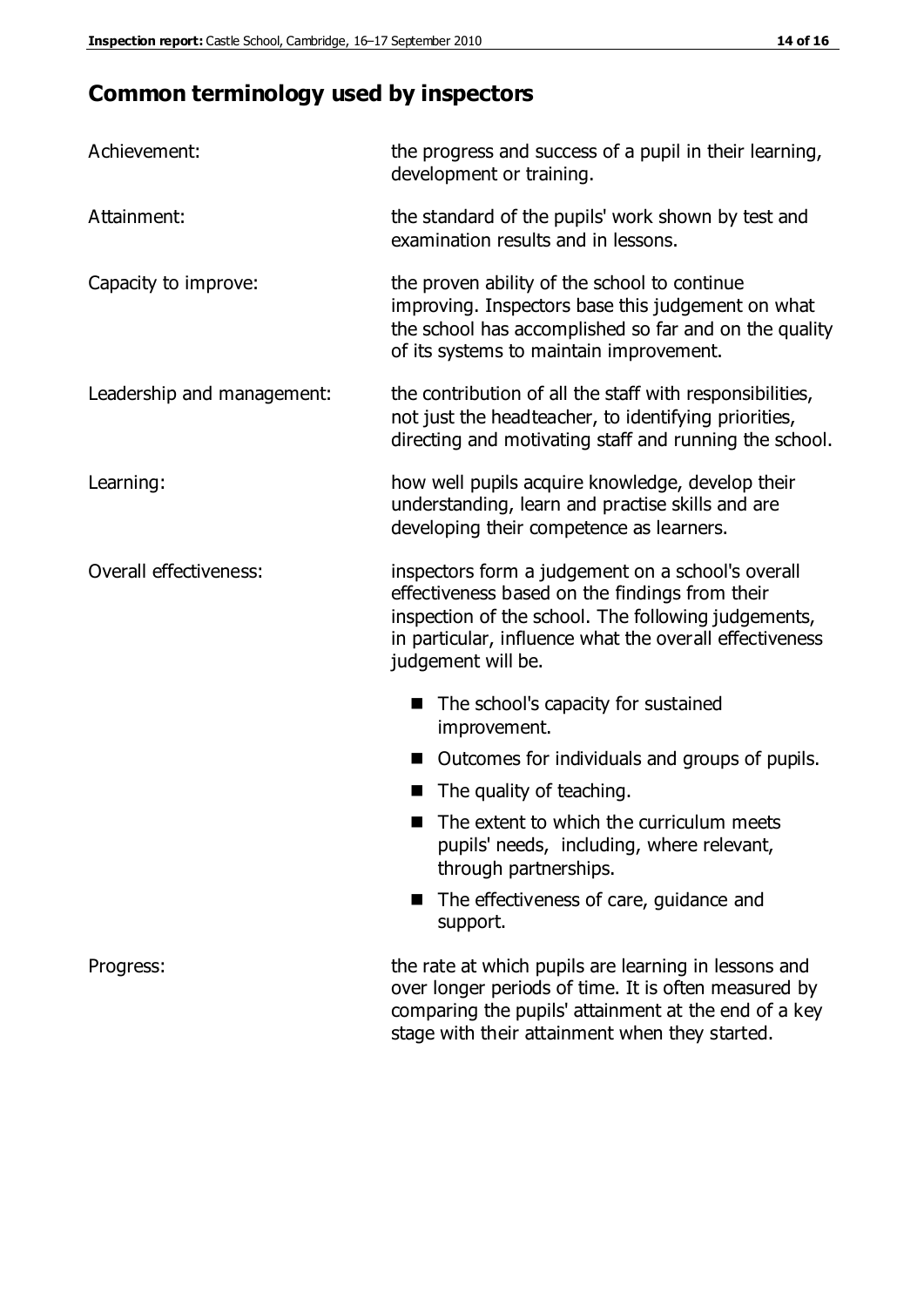#### **This letter is provided for the school, parents and carers to share with their children. It describes Ofsted's main findings from the inspection of their school.**

20 September 2010

#### Dear Pupils

#### **Inspection of Castle School, Cambridge, Cambridge, CB4 2EE**

Thank you for welcoming me and my colleague to your school; we enjoyed our two days with you. This is what we found out:

You go to a good school and most of you make good progress.

Many of you told us you enjoy school and most of your parents agree with this.

You behave well and are given the necessary help when you find this difficult.

Staff are friendly and care for you well. They help to keep you safe and you told us how much you appreciate their help.

The headteacher and staff have high expectations of what you can achieve and how you can behave.

Lessons provide a range of interesting things to learn and you have lots of opportunities to do different things.

We have asked the school to give you more opportunities in lessons to have time to think and to do more for yourselves. We would like you to help teachers by showing them what you can already do so that they expect more from some of you in lessons.

The school works well with the speech and language therapist to help you communicate your needs but we have asked staff at the school to make sure you always have access to the right form of communication in lessons and at other times during the school day.

Yours sincerely

Janet Thompson Her Majesty's Inspector